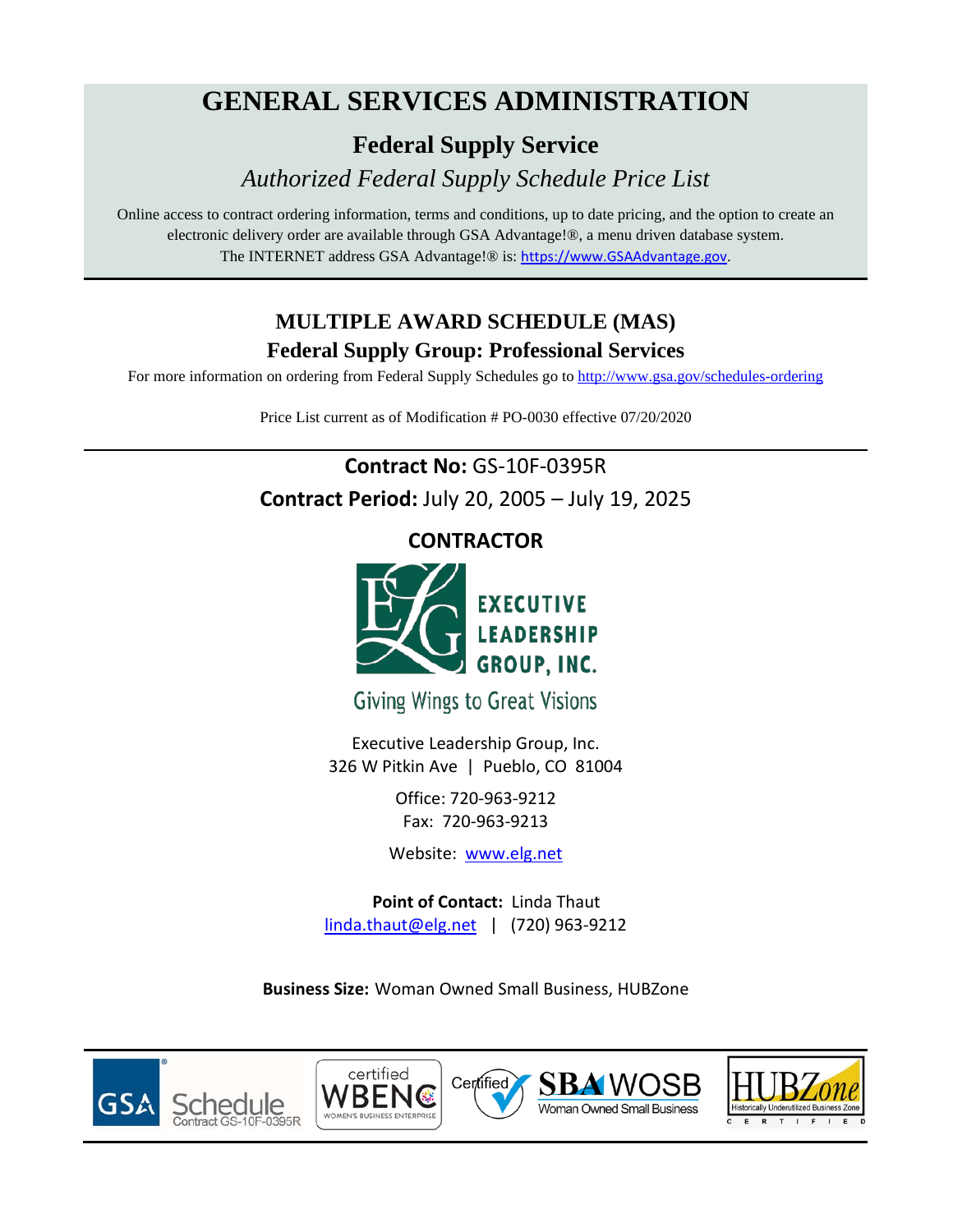

### **Customer Information**

#### **1. a) Awarded SIN:**

| <b>SIN</b>                       | <b>SIN Description</b>                                                                                                                                      | <b>Labor Category</b><br>or Corse<br><b>Description</b> | <b>Awarded Price</b>      |
|----------------------------------|-------------------------------------------------------------------------------------------------------------------------------------------------------------|---------------------------------------------------------|---------------------------|
| 541611 & 541611RC<br>(old 874-1) | Management and Financial Consulting,<br><b>Acquisition and Grants Management</b><br>Support, and Business Program and Project<br><b>Management Services</b> | Pages $6 - 7$                                           | Page 4                    |
| 611430 & 611430RC<br>(old 874-4) | Professional and Management Development<br><b>Training</b>                                                                                                  | Pages $8 - 11$                                          | Page 4                    |
| 611512 & 611512RC<br>(old 874-4) | <b>Flight Training</b>                                                                                                                                      | Pages $8 - 11$                                          | Page 4                    |
| OLM & OLMRC &<br><b>OLMSTLOC</b> | <b>Order Level Material</b>                                                                                                                                 | Defined at order<br>level                               | Defined at order<br>level |

**b) Identification of the lowest priced model number and lowest unit price for that model for each special item number awarded in the contract. This price is the Government price based on a unit of one, exclusive of any quantity/dollar volume, prompt payment, or any other concession affecting price. Those contracts that have unit prices based on the geographic location of the customer, should show the range of the lowest price, and cite the areas to which the prices apply.** Not applicable

**c) Labor Category Descriptions:** See pages 4 - 5

- **2. Maximum Order Limitation:** \$1,000,000.00
- **3. Minimum Order:** \$100.00
- **4. Scope of Delivery:** Domestic and Overseas
- **5. Point of Production:** United States of America
- **6. Discounts:** Government Net Prices (discounts already deducted.)
- **7. Quantity Discounts:** 5% over \$1 million for both labor categories and courses
- **8. Prompt Payment:** 5% 15, Net 30 days Information for Ordering Offices: Prompt payment terms cannot be negotiated out of the contractual agreement in exchange for other concessions.
- **9. a) Credit Cards are accepted at or below the micro-purchase threshold.:** Yes **b) Credit Cards are accepted at or above the micro-purchase threshold.:** Yes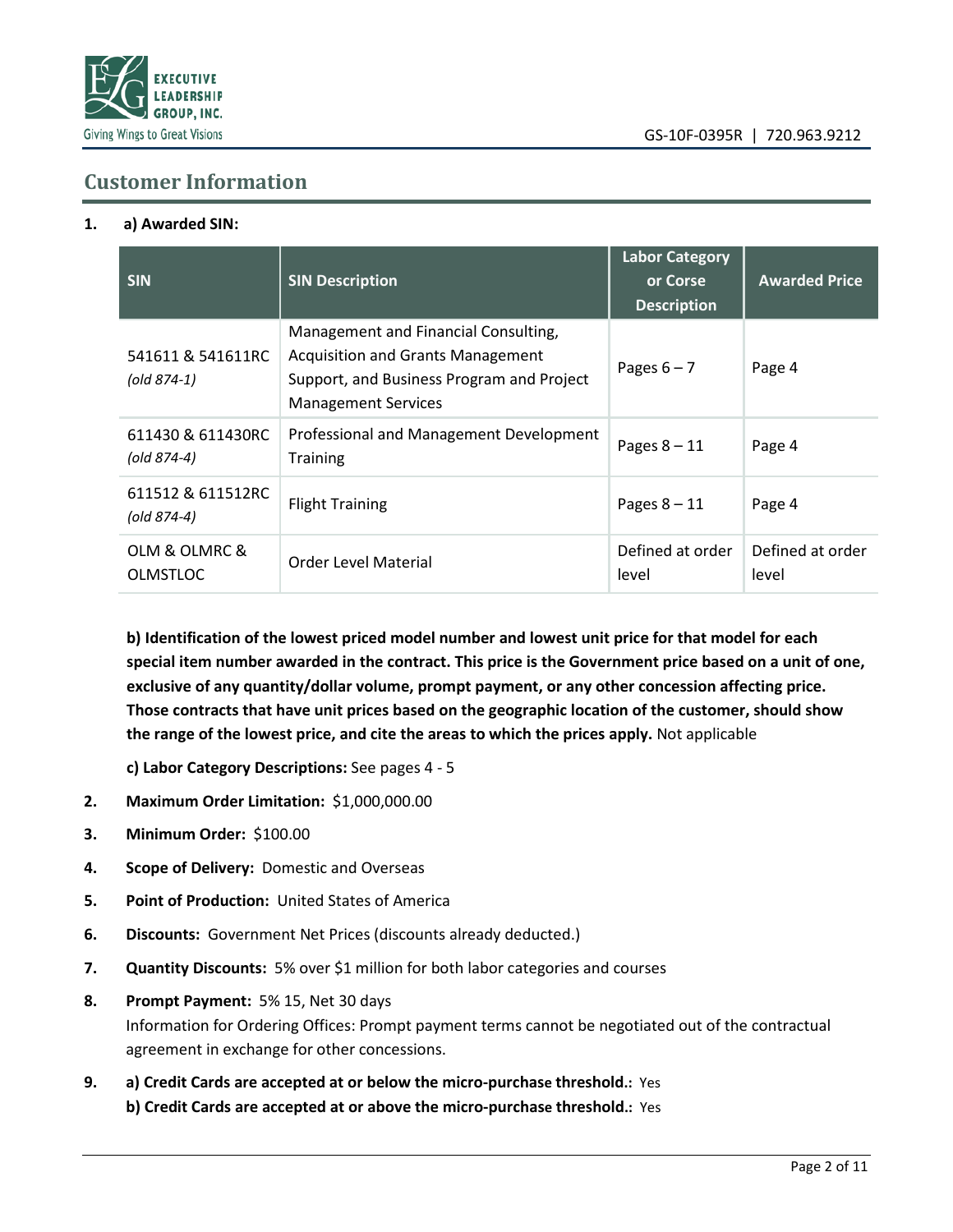

- **10. Foreign Items:** Not applicable
- **11. a) Time of Delivery:** Negotiated at task order level **b) Expedited Delivery:** As specified on task order **c) Overnight and 2-day delivery:** Not applicable **d) Urgent Requirements:** Contact Contractor
- **12. FOB:** Destination
- **13. a) Ordering Address:** Executive Leadership Group, Inc. | 326 W Pitkin Ave. | Pueblo, CO 81004 **b) Ordering procedures:** For supplies and services, the ordering procedures, information on Blanket Purchase Agreements (BPA's) are found in Federal Acquisition Regulation (FAR) 8.405-3.
- **14. Payment Address:** Executive Leadership Group, Inc. | 326 W Pitkin Ave. | Pueblo, CO 81004
- **15. Warranty Provision:** Not applicable
- **16. Export packing charges:** Not applicable
- **17. Terms and conditions of Government purchase card acceptance (any thresholds above the micro purchase level).** ELG will accept credit card over \$2,500 but no greater than \$500,000 (subject to the individual user's credit card limit). The Government credit card program provides that invoices for credit card orders are not necessary; therefore, IBM will present such invoices to the Government only upon request for an individual order.
- **18. Terms and conditions of rental, maintenance, and repair (if applicable).** Not applicable
- **19. Terms and conditions of installation (if applicable).** Not applicable
- **20. Terms and conditions of repair parts indicating date of parts price lists and any discounts from list prices (if applicable).** Not applicable
- **21. List of service and distribution points (if applicable).** Not applicable
- **22. List of participating dealers (if applicable).** Not applicable
- **23. Preventive maintenance (if applicable).** Not applicable
- **24. a) Special attributes:** Not applicable **b) Section 508 compliance information:** Not applicable
- **25. Duns Number:** 014738806
- **26. System for Award Management (SAM) Registration:** Yes (CAGE: 31LL7)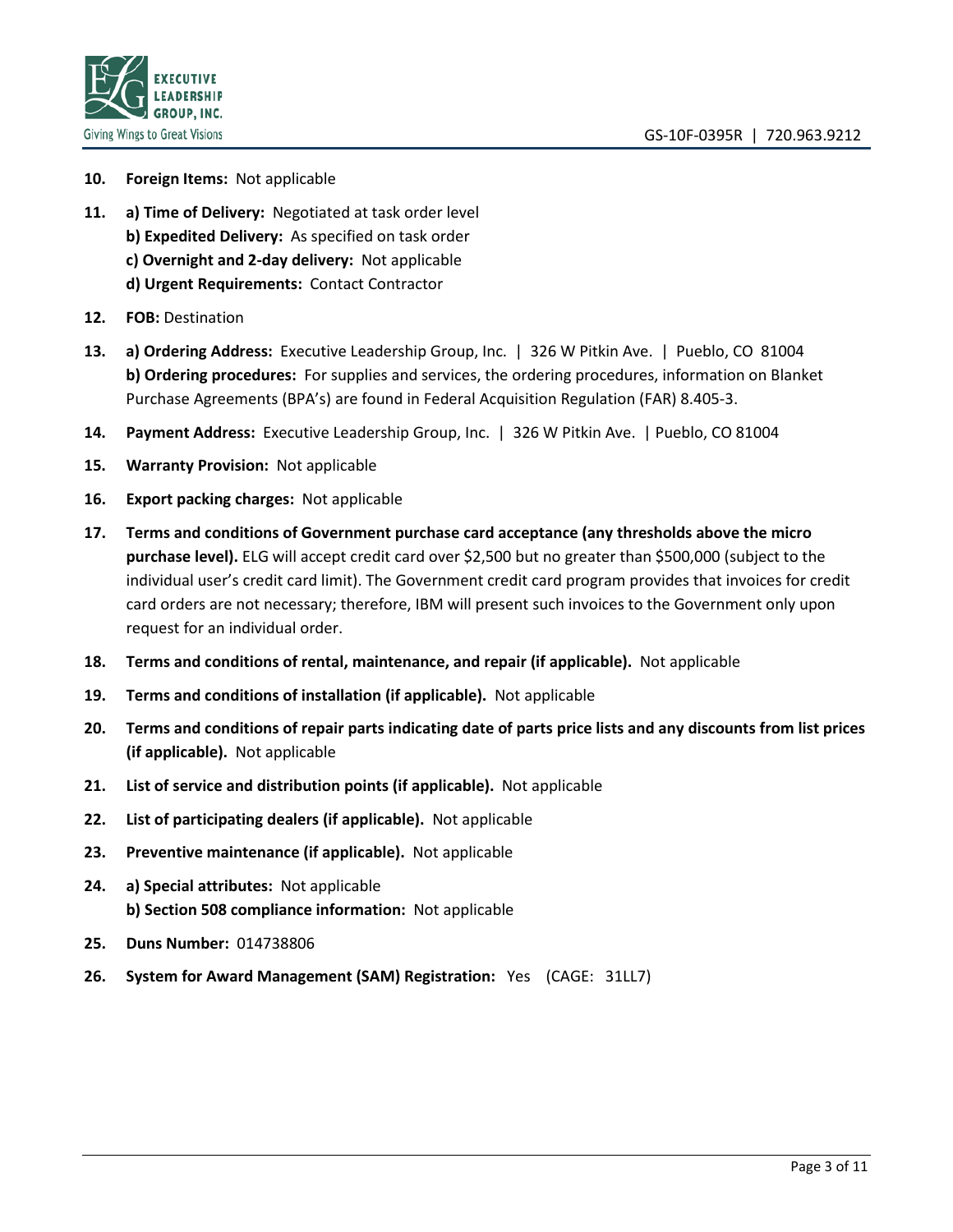### **GSA Awarded Price List**

Pricing for Special Item Numbers:

**541611 & 541611RC**: Management and Financial Consulting, Acquisition and Grants Management Support, and Business Program and Project Management Services

**611430 & 611430RC**: Professional and Management [Development](https://www.naics.com/naics-code-description/?code=611430) Training

#### **611512 & 611512RC:** Flight Training

| <b>SINS</b>        | LABOR CATEGORY                                |             | Site Education   | <b>Experience</b> | Years 2020 - 2025 |
|--------------------|-----------------------------------------------|-------------|------------------|-------------------|-------------------|
|                    | Partner/Principal Consultant                  | <b>Both</b> | Masters          | 15                | \$356.25          |
|                    | Senior Management Consultant                  | Both        | <b>Bachelors</b> | 15                | \$285.00          |
| 541611<br>541611RC | <b>Project Management Training Consultant</b> | Both        | <b>Bachelors</b> |                   | \$237.50          |
|                    | (old 874-1) Management Consultant             | <b>Both</b> | <b>Bachelors</b> |                   | \$190.00          |
|                    | <b>Project Coordinator</b>                    | Both        | High School      | 10                | \$42.75           |
|                    | <b>Project Associate</b>                      | Both        | High School      |                   |                   |

| <b>SINS</b>         | <b>Course Title</b>                                                           | <b>Course</b><br>Length | <b>Minimum</b><br><b>Participants</b> | <b>Maximum</b><br><b>Participants</b> | <b>Contractor</b><br>or Customer<br><b>Site</b> | <b>Domestic</b><br>or<br><b>Overseas</b> | <b>Price</b><br>Offered to<br><b>GSA</b><br>(including IFF) |
|---------------------|-------------------------------------------------------------------------------|-------------------------|---------------------------------------|---------------------------------------|-------------------------------------------------|------------------------------------------|-------------------------------------------------------------|
|                     | <b>Executive Overview:</b><br>Implementing Strategic<br>Change                | $1/2$ day               | 20                                    | 30                                    | <b>Both</b>                                     | Both                                     | \$3,325.00                                                  |
| 611430<br>611430RC  | Implementing Strategic<br>Change                                              | 4 days                  | 15                                    | 25                                    | <b>Both</b>                                     | <b>Both</b>                              | \$24,937.50                                                 |
| 611512<br>611512RC  | Executive Overview: Why<br>Projects Fail & What<br>Executives Can Do About It | $1/2$ day               | 20                                    | 30                                    | <b>Both</b>                                     | <b>Both</b>                              | \$3,325.00                                                  |
| $\left($ old 874-4) | Accountability for Project<br><b>Success</b>                                  | 2 days                  | 20                                    | 30                                    | <b>Both</b>                                     | <b>Both</b>                              | \$11,495.00                                                 |
|                     | Project Planning & Control                                                    | 2 days                  | 20                                    | 30                                    | <b>Both</b>                                     | <b>Both</b>                              | \$11,495.00                                                 |
|                     | Rapid Team Development                                                        | 2 days                  | 20                                    | 30                                    | <b>Both</b>                                     | <b>Both</b>                              | \$11,495.00                                                 |

*Prices include 0.75 Industrial Funding Fee (IFF).*

*5% 15, Net 30 days*

*No premium will be charged for overtime hours worked, unless specifically written into the contract. Direct project expenses will be billed at cost.*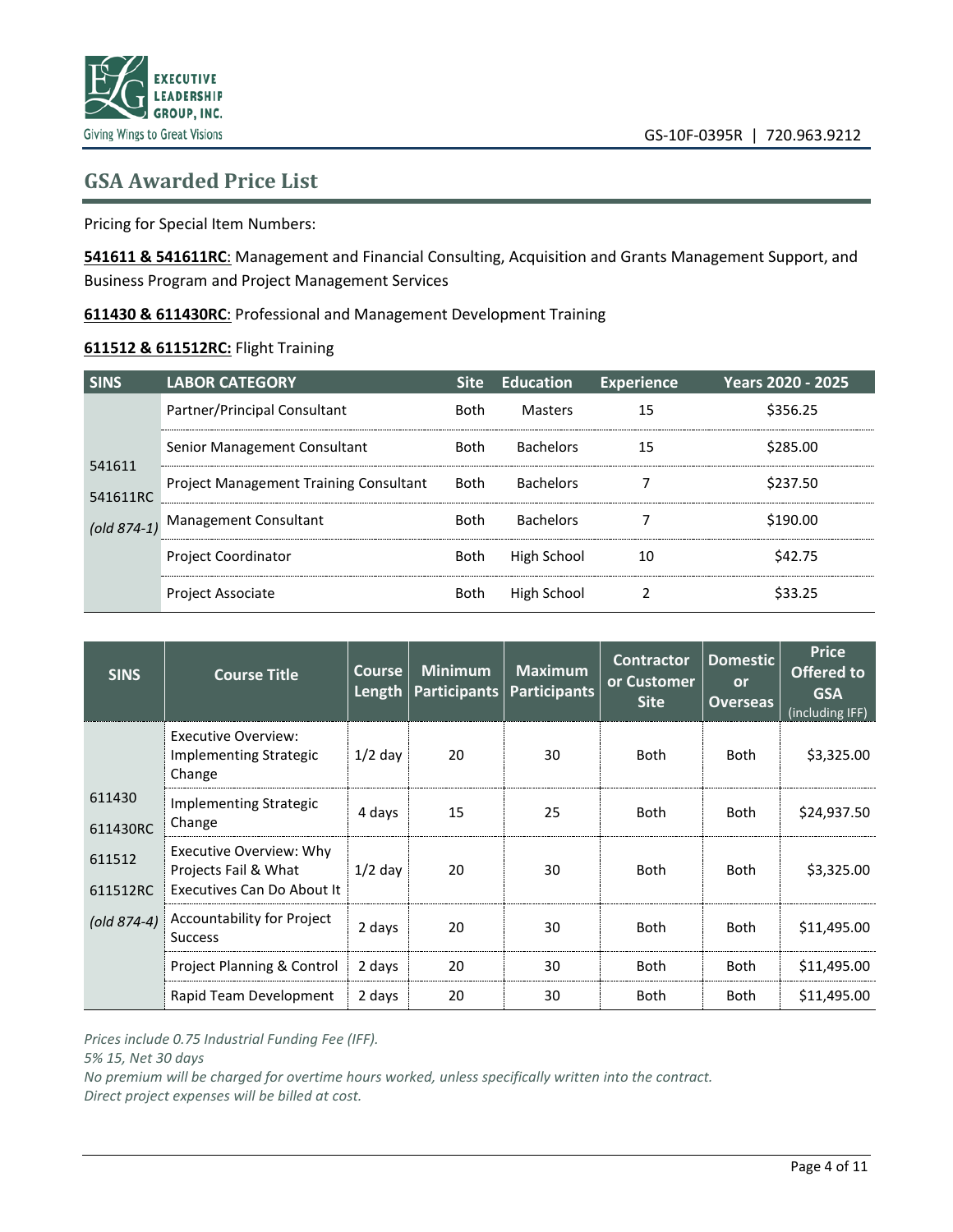

**Service Contract Labor Standards:** The Service Contract Labor Standards (SCLS), formerly known as the Service Contract Act (SCA), is applicable to this contract as it applies to the entire Multiple Award Schedule (MAS) and all services provided. While no specific labor categories have been identified as being subject to SCLS/SCA due to exemptions for professional employees (FAR 22.1101, 22.1102 and 29 CRF 541.300), this contract still maintains the provisions and protections for SCLS/SCA eligible labor categories. If and / or when the contractor adds SCLS/SCA labor categories to the contract through the modification process, the contractor must inform the Contracting Officer and establish a SCLS/SCA matrix identifying the GSA labor category titles, the occupational code, SCLS/SCA labor category titles and the applicable WD number. Failure to do so may result in cancellation of the contract.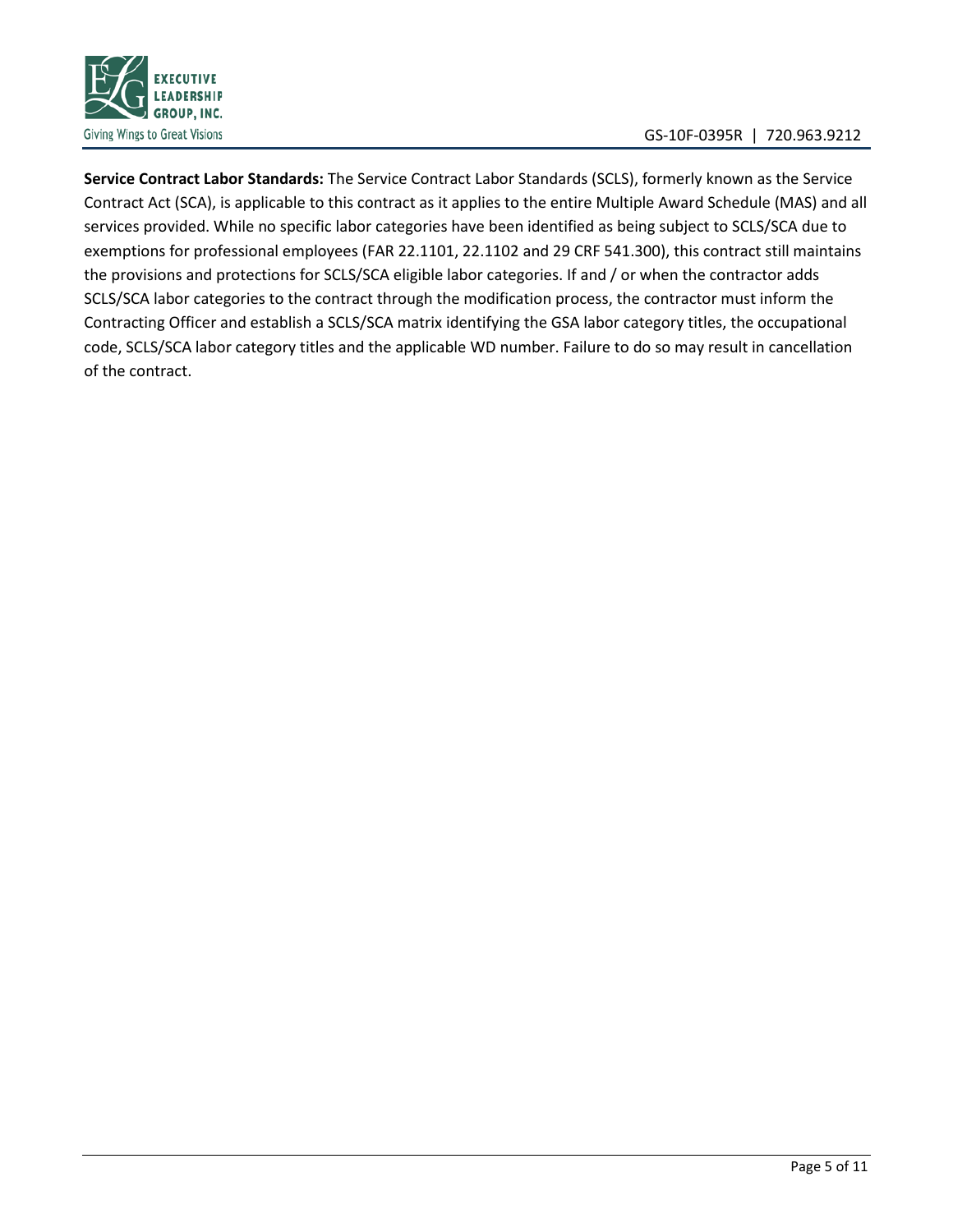

### **Labor Category Descriptions**

#### **Partner / Principal Consultant**

Minimum Education and Experience: ELG's Partner / Principal Consultants possess a Ph.D. or Master's degree in appropriate discipline plus a minimum of 15 years of consulting experience. These people demonstrate strong intellectual, organizational and client management skills. These people are proficient in human performance and strategy implementation, strategic plans, business strategies and design, organizational and infrastructure designs and is very competent working with senior leadership.

Functional Responsibility: A Partner / Principal Consultant provides strong executive, enterprise-level management and direction. This person possesses a broad understanding of the client's industry and has an extensive skill set to help solve the client's problems. A Partner / Principal Consultant is able to help the client visualize their need and provides proven problem-solving techniques to make a significant difference. This person is capable of weighing multifaceted problems and their proposed solutions, resolving anomalies between and among possible solutions.

#### **Senior Management Consultant**

Minimum Education and Experience: ELG's Senior Management Consultants possess at least a Master's degree in appropriate discipline plus a minimum of 10 years of relevant experience or Bachelor's degree plus a minimum of 15 years relevant experience. They have proficient experience in reviewing strategic plans, directing organizational development and change management.

Functional Responsibility: A Senior Management Consultant provides strong executive, enterprise-level management and direction. This person performs difficult and complex strategic analysis and is able to provide thought leadership in formulating strategy. This person is able to predict issues and challenges and provides pragmatic, proven solutions to make a significant difference. A Senior Management Consultant is able to coordinate the work and output of multiple project teams and work directly with senior client executives ensuring that the work consistently reflects the goals and desired outcomes of the client.

#### **Project Management Training Consultant**

Minimum Education and Experience: ELG's Project Management Training Consultants possess at least Bachelor's degree plus a minimum of seven years of relevant experience. They demonstrate strong leadership and presentation skills.

Functional Responsibility: A Project Management Training Consultant provides managerial, functional, and technical expertise that enables them to lead project teams. This person has an extensive knowledge and skill set of proven project management disciplines. A Project Management Training Consultant can also provide input for identifying and defining present and future training needs by assisting with coordinating and conducting needs analysis. This person is proficient in writing material for new training programs, including review, evaluate and modify existing and proposed programs.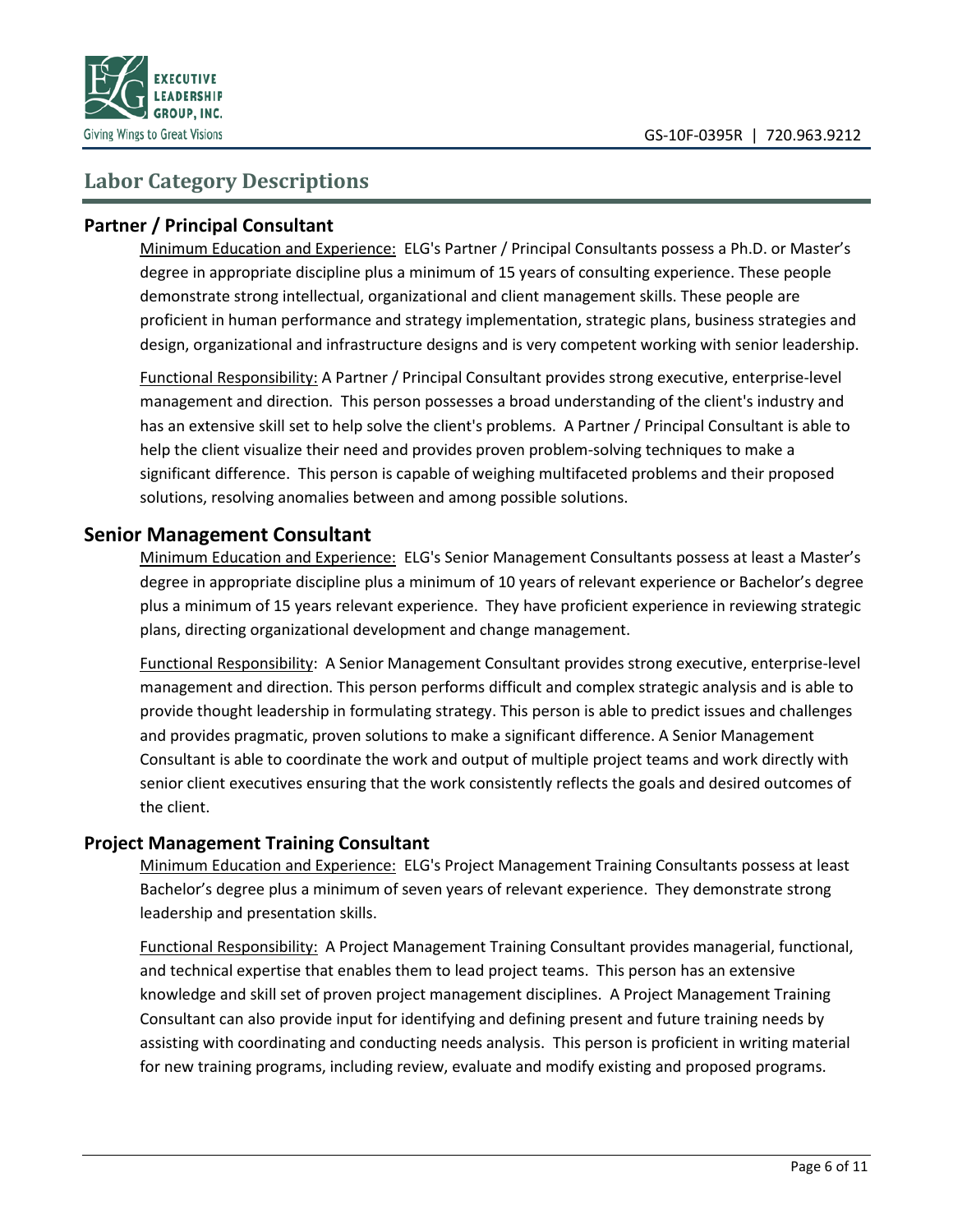

#### **Management Consultant**

Minimum Education and Experience: ELG's Management Consultants possesses at least a Bachelor's degree in a related field and seven years of experience, with proven competencies in at least three different work environments.

Functional Responsibility: A Management Consultant will provide analysis, assistance on project planning, small group facilitation, original thought, and other responsibilities within general guidelines on broadly defined projects. Client contact is routine.

#### **Project Coordinator**

Minimum Education and Experience: ELG's Project Coordinators possesses at least a Bachelor's degree and a minimum of five years of relevant experience, or a High School diploma and 10 years relevant experience. They demonstrate strong written and oral communication, interpersonal and work organization skills.

Functional Responsibility: The Project Coordinator provides support to project teams, which are usually comprised of client and ELG participants. This person frequently handles project assignments, directing clerical and other support staff as necessary. This person may analyze data and prepare complex reports to the project team and facilitate efficient project operations by prioritizing and expediting workflow through the office of the project leader, who may derive from either ELG or the client. Communicates the leader's instruction to various individuals or departments and initiates follow-up actions as needed.

#### **Project Associate**

Minimum Education and Experience: ELG's Project Associate possesses at least a High School diploma and a minimum of two years relevant experience. The Project Associate has a working knowledge of common office software (e.g., MS Project, Excel, Word, etc.)

Functional Responsibility: Project Associates provide project support such as tallying data, transcribing meeting notes, and performing simple analysis. Client contact is limited.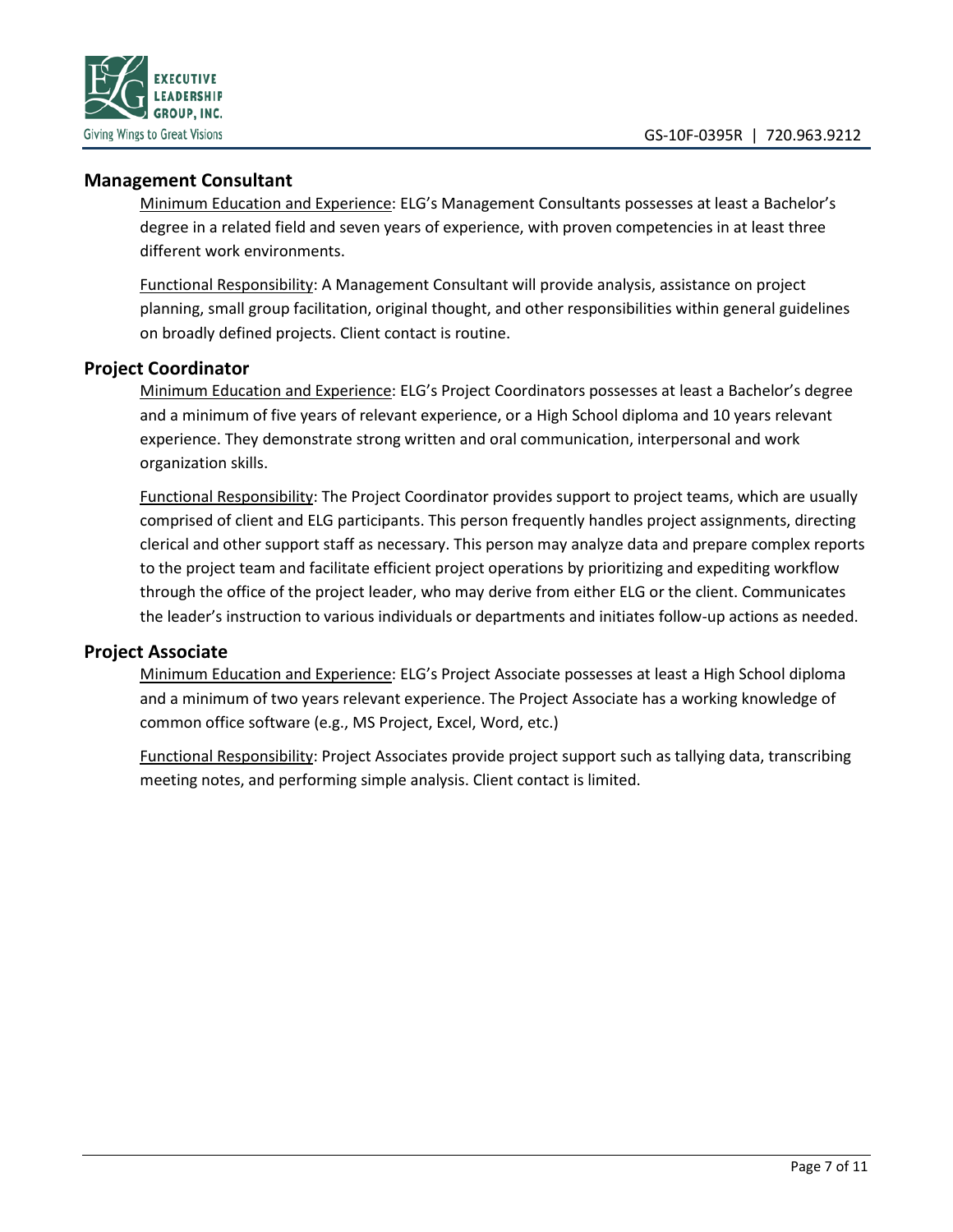

## **Course Descriptions**

Much leadership training leaves participants with enriched thinking, but not enriched abilities: their new thinking does not show up on the job. ELG's courses, seminars, and workshops relating to strategic planning, innovation, collaboration and so on are different: they are designed to equip leaders with skilled knowledge to perform more strongly in their leadership positions. What is taught is scientifically sound, as are the teaching methods. ELG offers an array of courses, workshops, and seminars for leadership and professional development that may be customized or modified. All course are available in person and some available virtually.

#### **Executive Overview: Implementing Strategic Change**

*Description:* Designed for sponsors or executive stake holders of major change initiatives. This course provides executives with a framework for successfully implementing major transformational change initiatives. The course emphasizes the role of executive oversight and the leverage of the executive sponsor in the change process. In addition, it provides executives with 8 "transformational levers" to assure the success of their change initiatives.

| Length of Course:                  | $1/2$ -day |
|------------------------------------|------------|
| Minimum number of participants:    | 20         |
| Maximum number of participants:    | 30         |
| <b>Commercial Cost:</b>            | \$3,500    |
| Government Cost:                   | \$3,325    |
| <b>Government Discount:</b>        | .5%        |
| <b>Other Applicable Discounts:</b> |            |

- 0.75% IFF is included in the government discount rate
- 5% Prompt payment discount if total fee is paid within 15 days of signed agreement.

#### **Implementing Strategic Change**

*Description:* Designed for Project Managers and other critical contributors to large scale change initiatives. This course provides program managers with a logical framework for implementing large-scale organization change. Most project plans answer "What" questions such as: "What do we want done, by when?" This framework complements such concrete plans by answering important "How" questions, such as: "How do we get people to embrace the change?" Specifically covered are the five phases of change: Mobilize, Diagnose, Design, Implement, and Sustain, and how to employ eight transformational tools in the latter four phases. The methodology taught in this seminar ensures that graduates can provide specific, meaningful additions to project plans such that organizational change happens swiftly. Also addressed are major traditional models and theories of change.

| Length of Course:               | 4-day               |
|---------------------------------|---------------------|
| Minimum number of participants: | 15                  |
| Maximum number of participants: | 25                  |
| <b>Commercial Cost:</b>         | \$26,250 base price |
| Per person Cost over minimum:   | \$1,662.50          |
| <b>Government Cost:</b>         | \$24,937.50         |
|                                 |                     |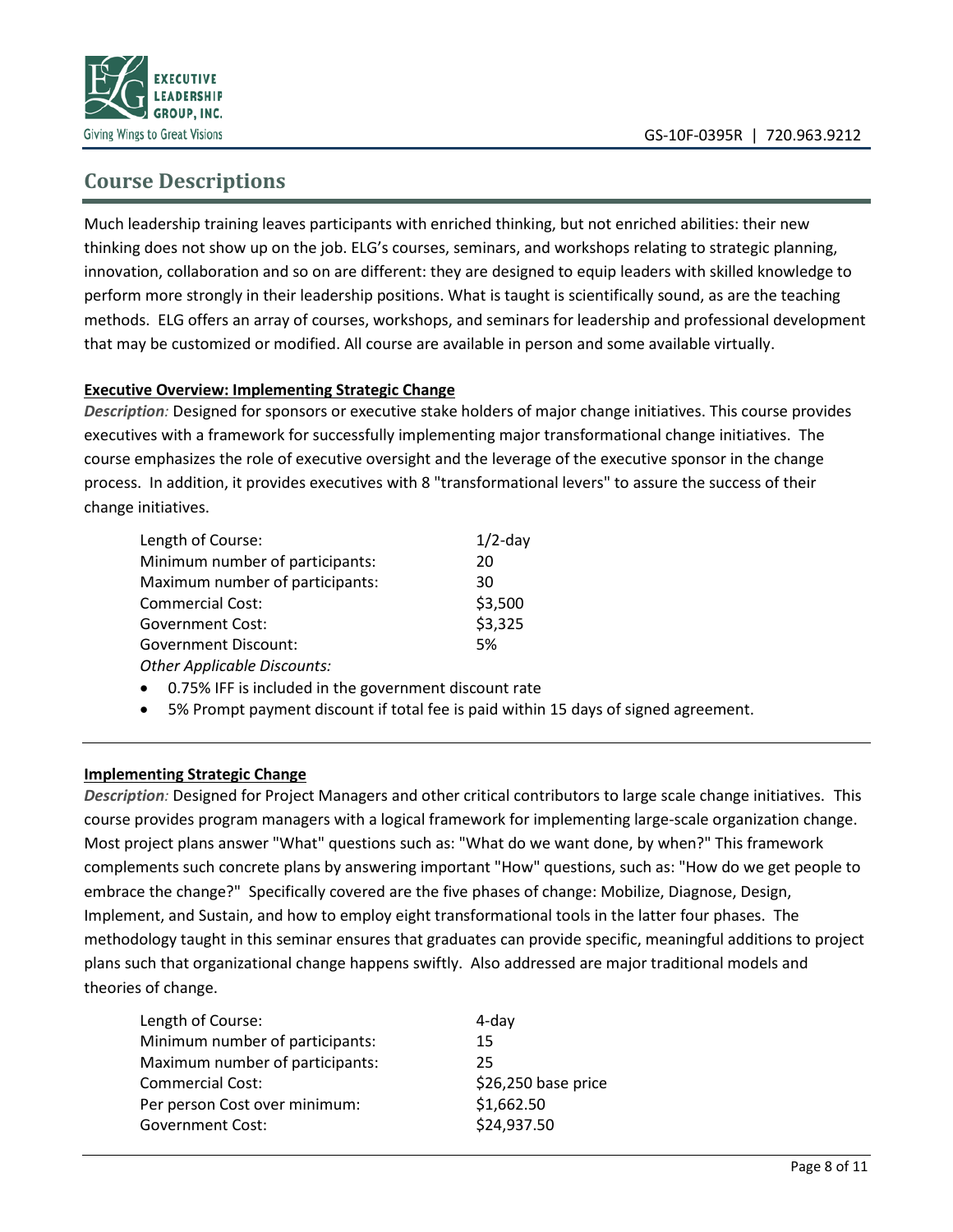

## Government Discount: 5%

- *Other Applicable Discounts:*
- 0.75% IFF is included in the government discount rate
- 5% Prompt payment discount if total fee is paid within 15 days of signed agreement.

#### **Executive Overview: Why Projects Fail & What Executives Can Do About It**

*Description:* Designed for executives, sponsors or senior management stake holders of corporate programs or projects. Executive leadership is the single greatest factor in project success or failure. It is at this policy level that the greatest leverage is available and most often overlooked. This half-day seminar describes five strategic alternatives - or at least prerequisites - to more expensive, tactical nostrums such as software packages, intricate methodologies, and training infinitum.

#### Topics include:

- − *The business purpose of the project:* understanding, articulating, and communicating the point of the project. This is an intellectually and politically demanding imperative.
- − *Project owners and project sponsors:* the thorny but necessary chore of sorting out which executive has purchased a business result and which executive is on the hook to deliver it; their respective roles and accountabilities.
- − *Authorization of the project manager:* a decision that hinges on whether the project manager role is really that of a coordinator, or indeed that of a manager.
- − *Project configuration:* structural issues such as who is accountable to whom for what? When is an ad hoc management relationship preferable to a customer-supplier model? What must be included in internal service level agreements to make them work?

| Length of Course:               | $1/2$ -day |
|---------------------------------|------------|
| Minimum number of participants: | 20         |
| Maximum number of participants: | 30         |
| <b>Commercial Cost:</b>         | \$3,500    |
| <b>Government Cost:</b>         | \$3,325    |
| <b>Government Discount:</b>     | .5%        |
| Other Amplicately Dissounts:    |            |

*Other Applicable Discounts:*

- 0.75% IFF is included in the government discount rate
- 5% Prompt payment discount if total fee is paid within 15 days of signed agreement.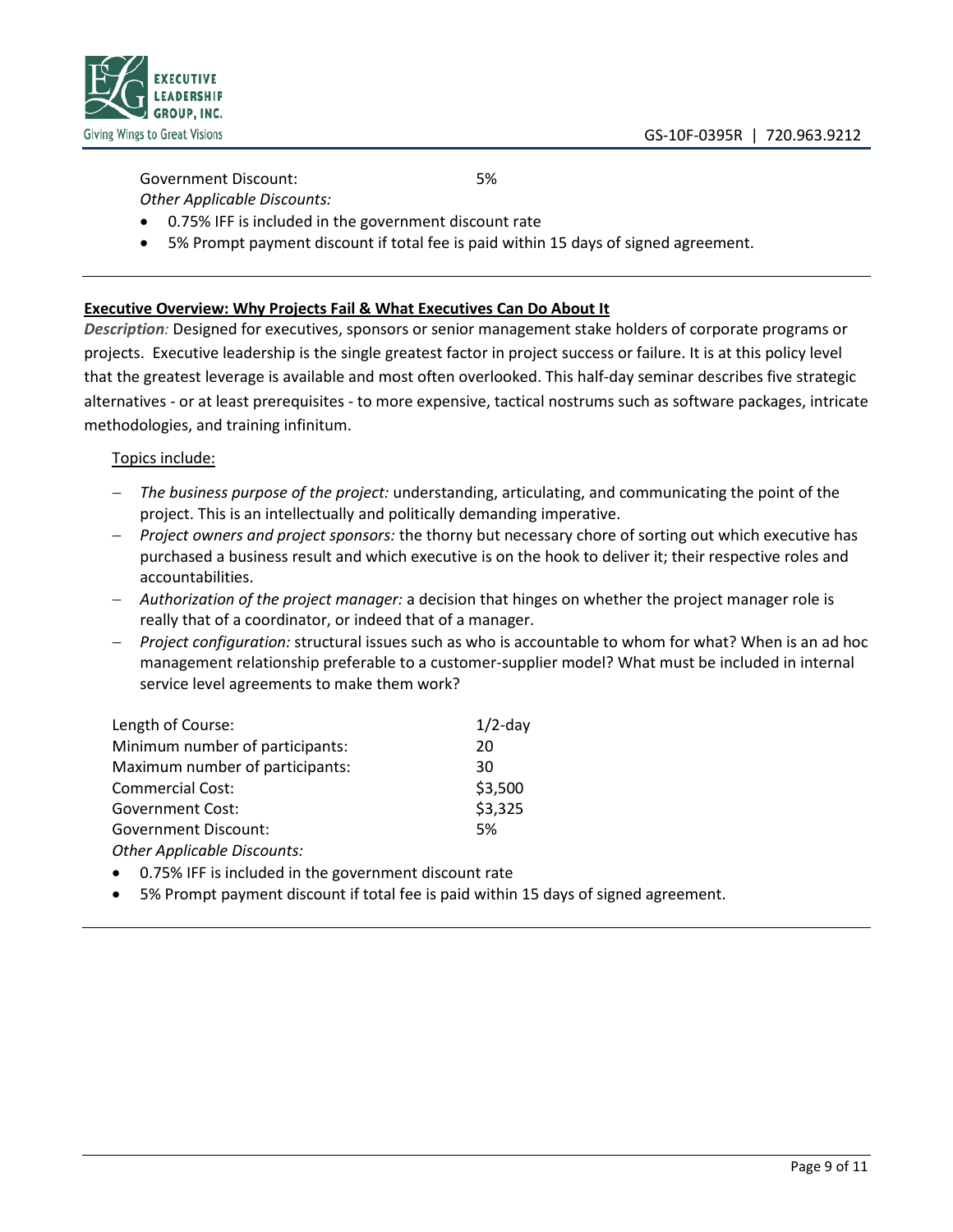

#### **Accountability for Project Success**

*Description:* Designed for program and project managers (and their managers), contributing project team members and managers who provide resources to project teams. Accountability is the conduit for achievement within the project organization. To the extent that accountabilities are clear and effective, projects and programs generally succeed. Conversely, almost every failed initiative has problems with accountability. Program and project managers must not only be able to give crystal clear direction but must know how to apply appropriate accountability systems to ensure work will actually get done. This intensive two-day course helps them do that, elevating "accountability" from a cliché to a practical course of action for program and project managers.

| Length of Course:                  | $2 - day$           |
|------------------------------------|---------------------|
| Minimum number of participants:    | 20                  |
| Maximum number of participants:    | 30                  |
| <b>Commercial Cost:</b>            | \$12,100 base price |
| Price Per Person over minimum:     | \$574.75            |
| <b>Government Cost:</b>            | \$11,495 base price |
| <b>Government Discount:</b>        | 5%                  |
| <b>Other Applicable Discounts:</b> |                     |

- 0.75% IFF is included in the government discount rate
- 5% Prompt payment discount if total fee is paid within 15 days of signed agreement.

#### **Project Planning & Control**

*Description:* Designed for program and project managers (and their managers), contributing project team members and managers who provide resources to project teams. Planning, scheduling and controlling - these are the essentials of project management. This course offers a foundation in the well-established principles, tools and techniques required for effective planning and control. Participants in this course will find the knowledge gained in this course immediately applicable to any size project.

| Length of Course:               | $2 - day$           |  |
|---------------------------------|---------------------|--|
| Minimum number of participants: | 20                  |  |
| Maximum number of participants: | 30                  |  |
| <b>Commercial Cost:</b>         | \$12,100 base price |  |
| Price Per Person over minimum:  | \$574.75            |  |
| <b>Government Cost:</b>         | \$11,495 base price |  |
| <b>Government Discount:</b>     | 5%                  |  |
| Other Annlicable Discounts:     |                     |  |

*Other Applicable Discounts:*

- 0.75% IFF is included in the government discount rate
- 5% Prompt payment discount if total fee is paid within 15 days of signed agreement.

#### **Rapid Team Development**

*Description:* Designed for program and project managers (and their managers), contributing project team members and managers who provide resources to project teams. A team is a collection of individuals who need one another to succeed. Unfortunately, the individuals on project teams do not always know how to work together. Worse, they may arrive at the project with conflicting agendas. Project timelines do not usually